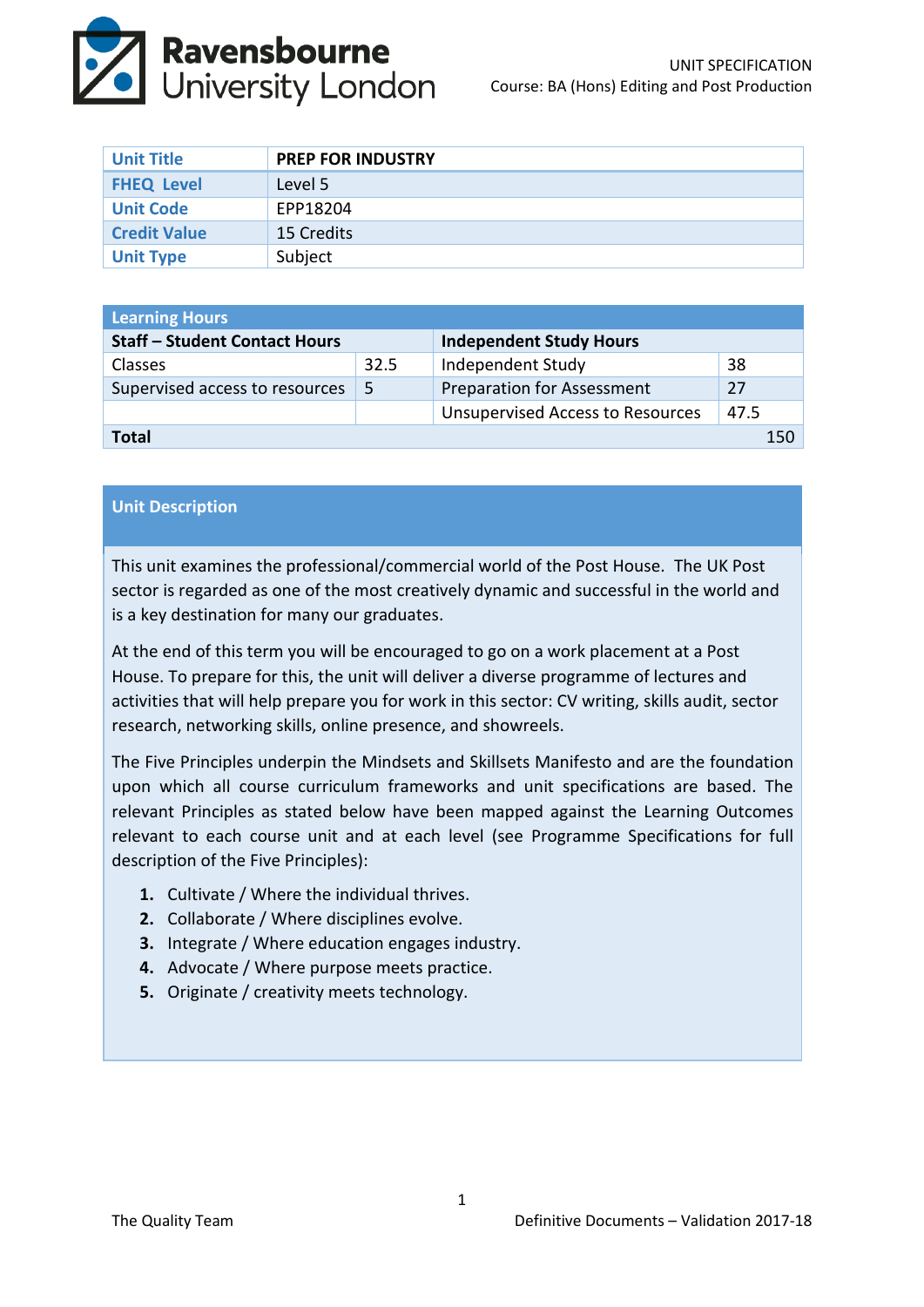#### **Unit Indicative Content**

- Research tools and skills
- Market analysis and targeting
- $\bullet$  Report writing styles and formats
- Networking for professional development

### **Unit Aims**

- Understanding of the specificities of the Post House business-to-business model.
- Develop employability skills: CV writing, self promotion, networking, presentation and negotiating skills
- Engage in the debate around the notion of 'citizen practitioner'.

# **Learning and Teaching Methods**

This unit will be delivered using a combination of:

- Briefings
- Lectures
- Project work
- Workshops
- Debate
- Online activity
- Group presentations and critiques
- Self-directed independent study

### **Unit Learning Outcomes**

#### **LO 1 Research/Inspiration**

Analyse and interpret information gathering techniques using a wide range of sources, providing visual, contextual and industry case-study research as appropriate.

Related Principle: ORIGINATE

### **LO 6 Critical and creative mindsets**

Analyse conceptions of diverse practice and use this to inform a course of action

Related Principle: ORIGINATE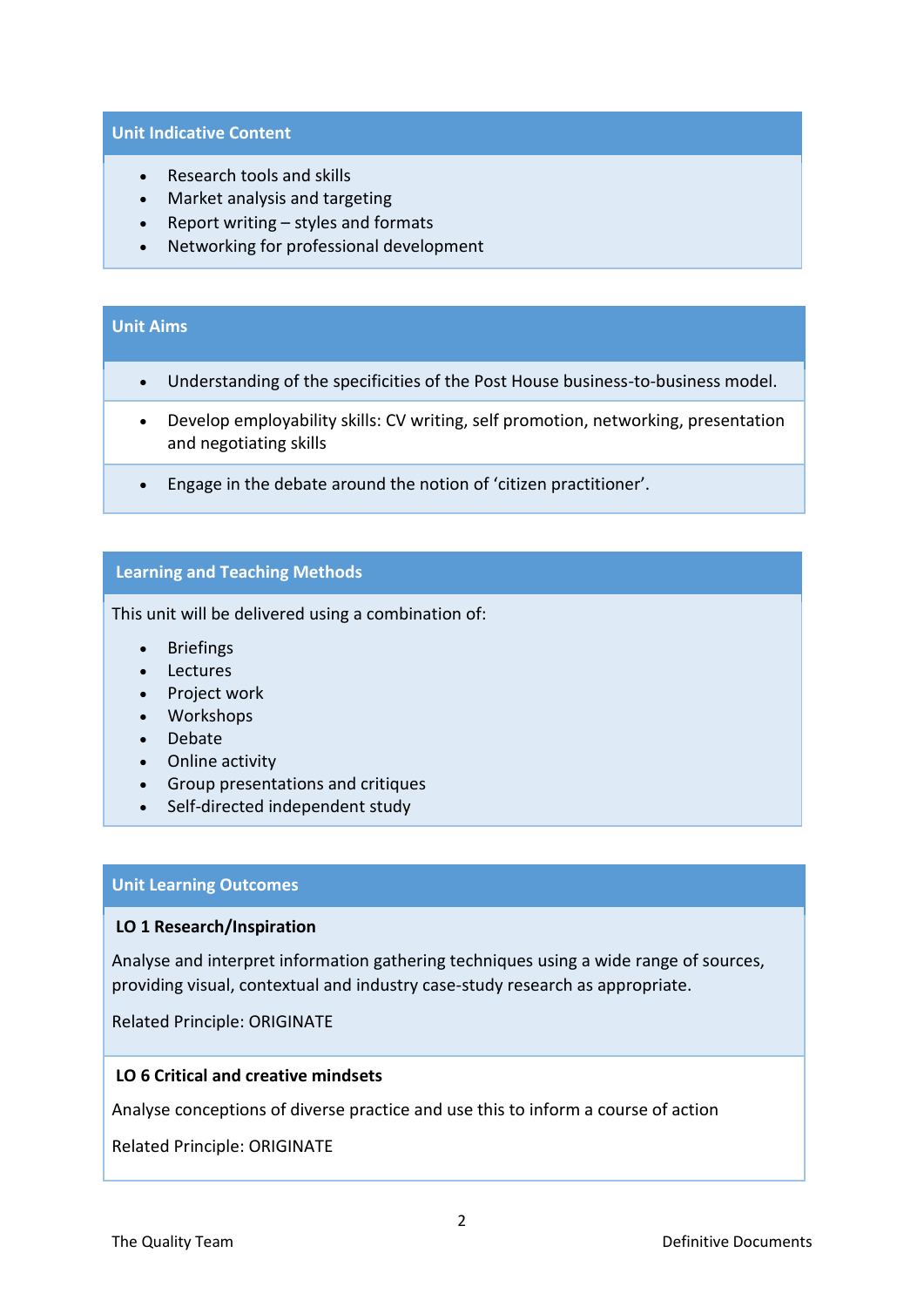## **LO 7 Employability**

Demonstrate professional transferable and employability skills, including the ability to manage time and work to clear briefs and deadlines, respond to set goals, and communicate effectively

Related Principle: CULTIVATE

## **LO 8 Professional Identity**

Investigate specific professional contexts to situate your own practice

Related Principle: CULTIVATE

| <b>Assessment methods and tasks</b> |                                                                                                                                                                                           |  |  |
|-------------------------------------|-------------------------------------------------------------------------------------------------------------------------------------------------------------------------------------------|--|--|
| <b>Assessment tasks</b>             | Weighting (%) (one grade or multi-grade unit)                                                                                                                                             |  |  |
| <b>Project Work</b>                 | 100%<br>Tasks are likely to include:<br>An individual presentation<br>$\bullet$<br>Written report / supporting material<br>$\bullet$<br>Creating an online profile / website<br>$\bullet$ |  |  |

# **Indicative Assessment Criteria**

Evidence of information gathering techniques using a wide range of sources, providing visual, contextual and industry case-study research (LO 1)

Evidence of ability to analyse conceptions of diverse professional practices and use this to inform a course of action (LO 6)

Evidence of adoption of professional transferable and employability skills, including the ability to manage time and work to clear briefs and deadlines, respond to set goals, and communicate effectively (LO 7)

Evidence of investigations professional post production contexts to situate your own practice (LO 8)